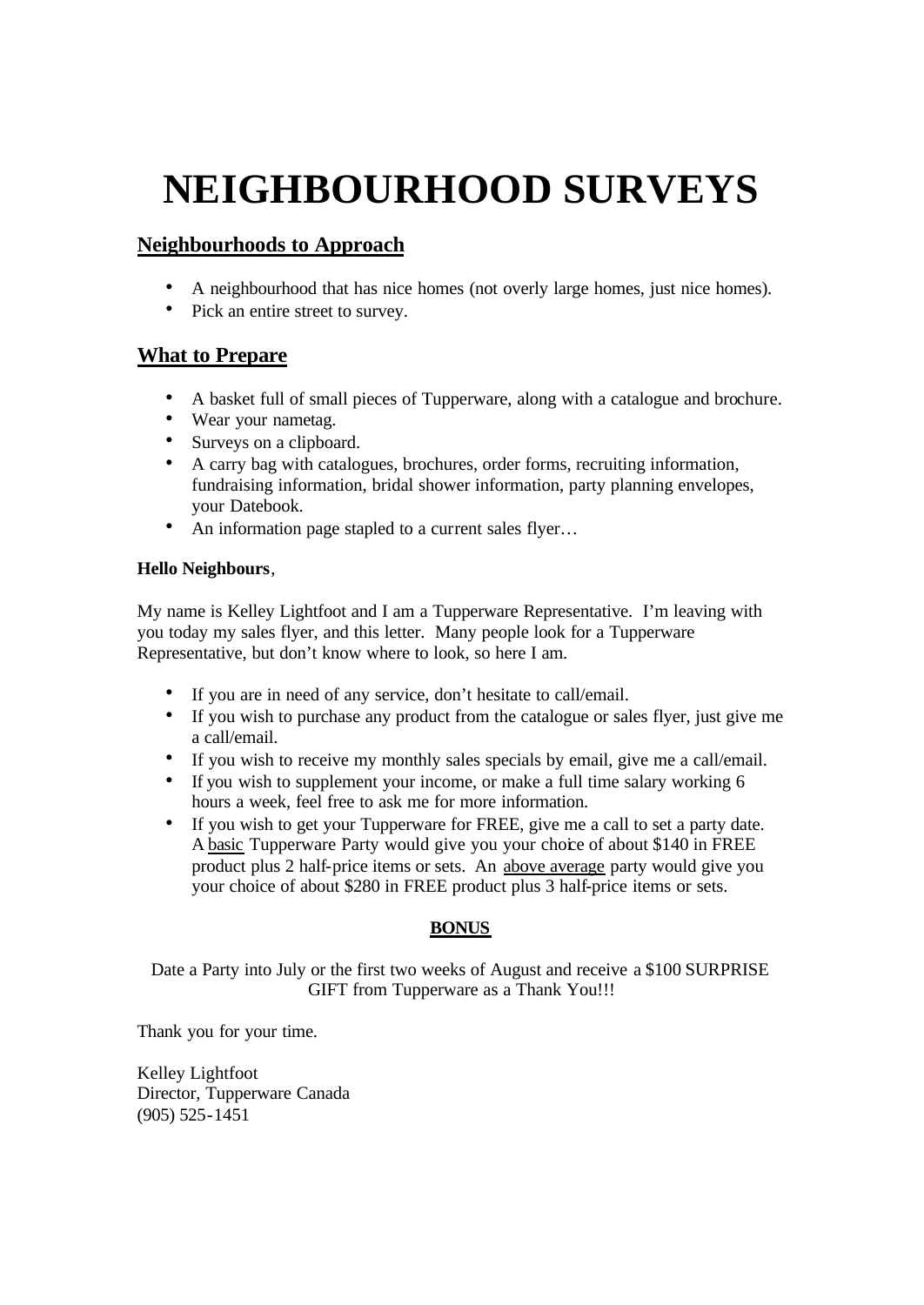## **What to Do**

- After you have picked a neighbourhood, go door to door. Knock on the door and say, "Hi, my name is \_\_\_\_\_\_\_\_, I'm a Tupperware Representative. I'm doing a Tupperware survey, it takes about one minute to answer my survey, and in doing so you get a gift from my basket. Would you like to participate in my survey?
- If it is yes, complete the survey. Follow through with any of their interests...want a catalogue, want info on selling, want to date a party, etc.
- If it is no, thank them for their time.
- If they are not home, leave them your Information page with sales flyer.

### **The Follow Up**

• After about 3 or 4 days, give those people that were not home in the neighbourhood a call. Go to this link below to look up their name and phone numbers so that you can call them about the information you dropped off to them. Here is the link…

http://www.411.ca/

Here is a sample telephone script that you can use when you give them a call...

Hi \_\_\_\_\_\_\_\_\_\_\_\_\_\_\_, this is \_\_\_\_\_\_\_\_\_\_\_\_\_\_\_\_\_from Tupperware. How are you? Did you get a chance to look at the July Sales Flyer that I dropped off to you in your mailbox…GREAT! I'm calling as many people as possible to tell them of some exciting things that are happening in Tupperware right now for July/Aug. Do you have a minute?

Great, Tupperware has got some awesome specials for July/Aug. that means that in this month you would receive \$225.85 in Tupperware for FREE by being one of my hosts and also receive two half price items or sets. And if you have an above average party, you would receive \$355.85 in Tupperware for FREE by being one of my hosts. **ISN'T THAT AWESOME!!!!!**

July is a great month to be a host. You're getting more free product than you would in other months, and your guests are getting great summer specials. Do you like free stuff? Great!

#### Close

My goal in July/Aug is to hold \_\_\_\_ parties. I already have \_\_\_\_. Would you be my Parameter 2. I have Tuesday, the and Wednesday the available, which of these would be good for you?